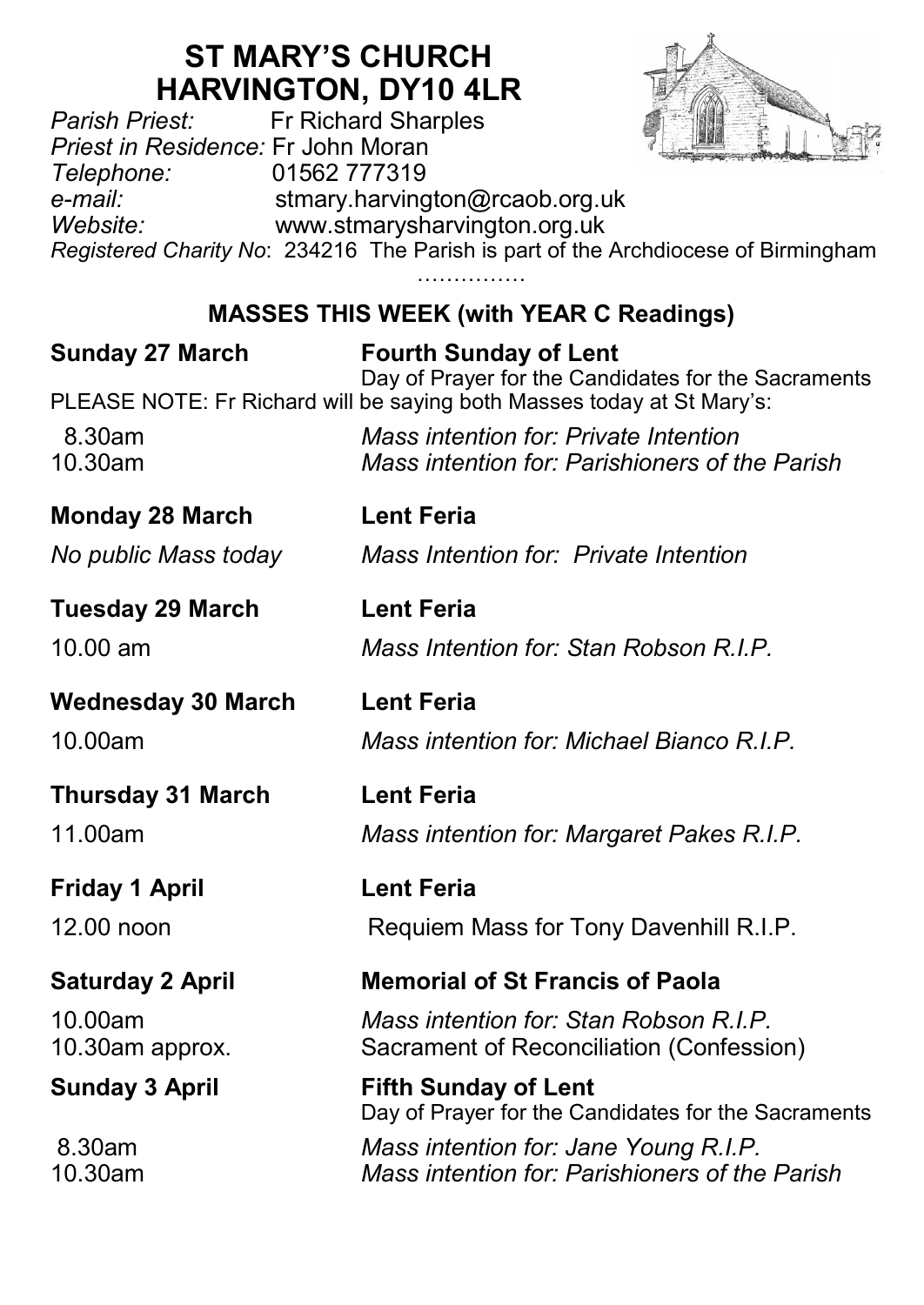**Anniversaries in March:** Rev John Marsden (1824), Ann Parkes (1863), Joseph Chare (1865), Rev John Brownlow (1888), Philip Alfred Haskew (1897), William Benedick Oakley (1908), Henry Mercer (1974), Anna Newton Keenan (1992), Ernest Godwin (1993), Ann Kiley (2004), Martin Amphlett (2013) Geraldine Pritchard (2017), Aubrey Campbell (2018), Tom Wilcox (2018), Anthony Francis-Flores (2018), Vincent Glynn (2019), Michael Bianco (2019)

…………………………………………………………………….

**In your prayers please remember parishioners and friends who are sick:**  Deirdre Brookes, Kathleen Clark, Liz and Lionel Cornish, Bob Grant, Jane and Peter Handley, Ann Parry, Clare Saich, Karen Wright.

………………………………………

In your charity please pray for the repose of the souls of those who have died recently:

**Tony Davenhill** whose funeral will take place at St Mary's on 1st April at 12.00 noon

¥.

**Jane Young** (Annette Adey's mother) who died on Monday 14th March

 $\mathbf F$ 

#### **May they Rest In Peace**

………………………………...



… for all your offerings and donations. They are always gratefully received.  **Contributions to the Parish: 14-21 March**

| $\gamma_{\infty}$ |                                                         |         |
|-------------------|---------------------------------------------------------|---------|
|                   |                                                         | £133.00 |
|                   |                                                         | £170.00 |
|                   | Second Collection for Aid to the Church in Need £700.04 |         |



**OFFERTORY DONATIONS** are no longer collected in the pews. If you wish to make a donation on **SUNDAYS** please place your offering in the 'bin' on the porch table. On **OTHER DAYS OF THE WEEK** offerings may be placed **in the basket on the sanctuary step in front of the altar.** 

………………………………



## **WELCOME TO ST MARY'S!**

We ask everyone attending our premises to take note of the following:

- As ours is a small church with just one central aisle and with limited ventilation, we recommend you to wear a face covering inside church to slow the spread of the Covid virus and out of respect for vulnerable members of our parish.
- If members of the congregation would like to ensure social distancing they may use a 'Please Leave Space' sign (available in the porch) and place it on the seat beside them in their pew.
- Please spread out and don't kneel if someone is sitting on the pew in front.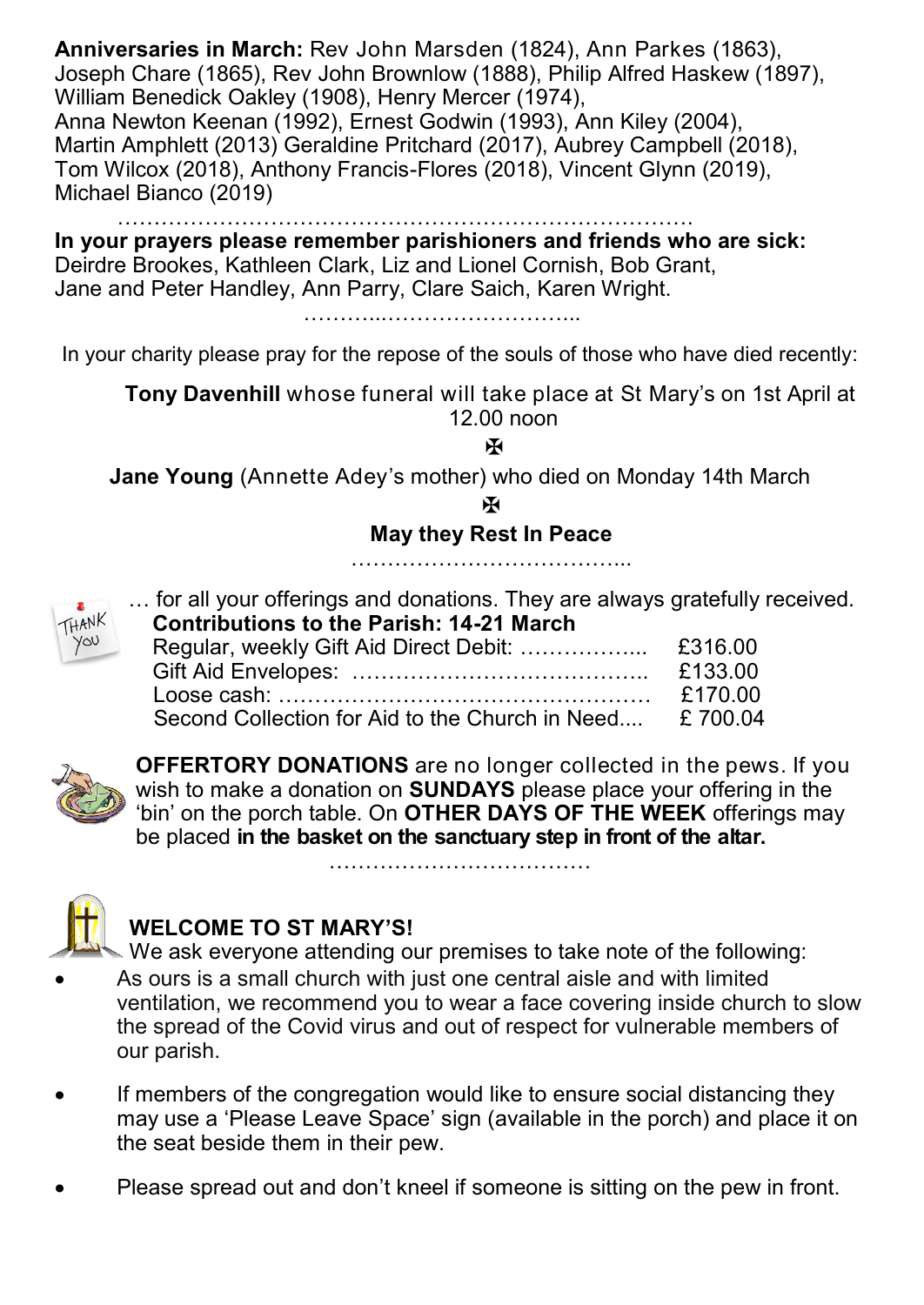

The **HARVINGTON CRAFT GROUP** will be meet on **Wednesday 30th March @ 1.30pm** in Rowberry's tearooms, to create table decorations for sale at our next Craft Fair. Even if you have never been to one of these Craft Group meetings before, come along on Wednesday and try your hand at a new skill! ……….……………………………



Please support **ST MARY'S, CHILDREN'S LITURGY GROUP**, who are joining CAFODs Walk Against Hunger to raise money for the 200 million children in the world who's lives are at risk of malnutrition. You can support the

Children's Liturgy Group by donating on their Justgiving page [https:// walk.cafod.org.uk/fundraising/st-marys-harvington-childrens-litergy] or by adding your details to the sponsorship form available at the back of church.



**ST MARY'S, CHILDREN'S LITURGY GROUP** invite all the children of the parish to come along to the stable on **Saturday 9th April at 2.00pm**  to make **Easter Candles.** Please confirm your place via Emma 07876 352666 or Moira 07527 823869



………………………………………………. **A PILGRIMAGE ON THE FEAST OF ST GEORGE Saturday April 23rd 2022**

The Friends of the Holy Land is an ecumenical charity, set up in the Wyre Forest 13 years ago, and now national, to raise funds to help the disadvantaged Christians living in the Holy Land – in Israel, the West

Bank,Gaza and Jordan. The Wyre Forest Group are organising a Pilgrimage Walk to Harvington on St George's Day on Saturday 23rd April. Sponsored Pilgrims will start from different locations – Stourport, Stourbridge, Bromsgrove, Cutnall Green, including St George's Church, Kidderminster. Starting at 10.30 am they will converge on (or arrive at) Harvington from Noon onwards for a picnic, followed by a short ecumenical service at St Mary's at Harvington. We need volunteer walkers who will be sponsored by their friends and family. If you would like to join the walk, please contact either Stephen Brown on 01562 753422 -e-mail: gailstephen@blueyonder.co.uk or David Mills – 01299 253035 – e-mail: mills669@btinternet.com

………………………………………………………….



**DIOCESAN DAY PILGRIMAGE TO WALSINGHAM** on **Saturday 14th May 2022.** You are invited to join the pilgrimage, organised by and starting from Our Lady and All Saints, 13 New Road, Stourbridge, DY8 1PQ. A coach will depart from that address at 7.00am, arriving in at

the Walsingham Shrine by 12.00 noon, followed by the Pilgrimage Mass at 1.00pm, a procession to the priory ruins at 3.00pm and prayers at the site of the Holy House. Departure at 5.00pm with arrival in Stourbridge at 10.00pm. Cost - £25 for adults, £10 for children of school age. To book a seat on the coach, please contact Fr Philip Griffin on 01384 395308 or email: olas.stourbridge@rcaob.org.uk